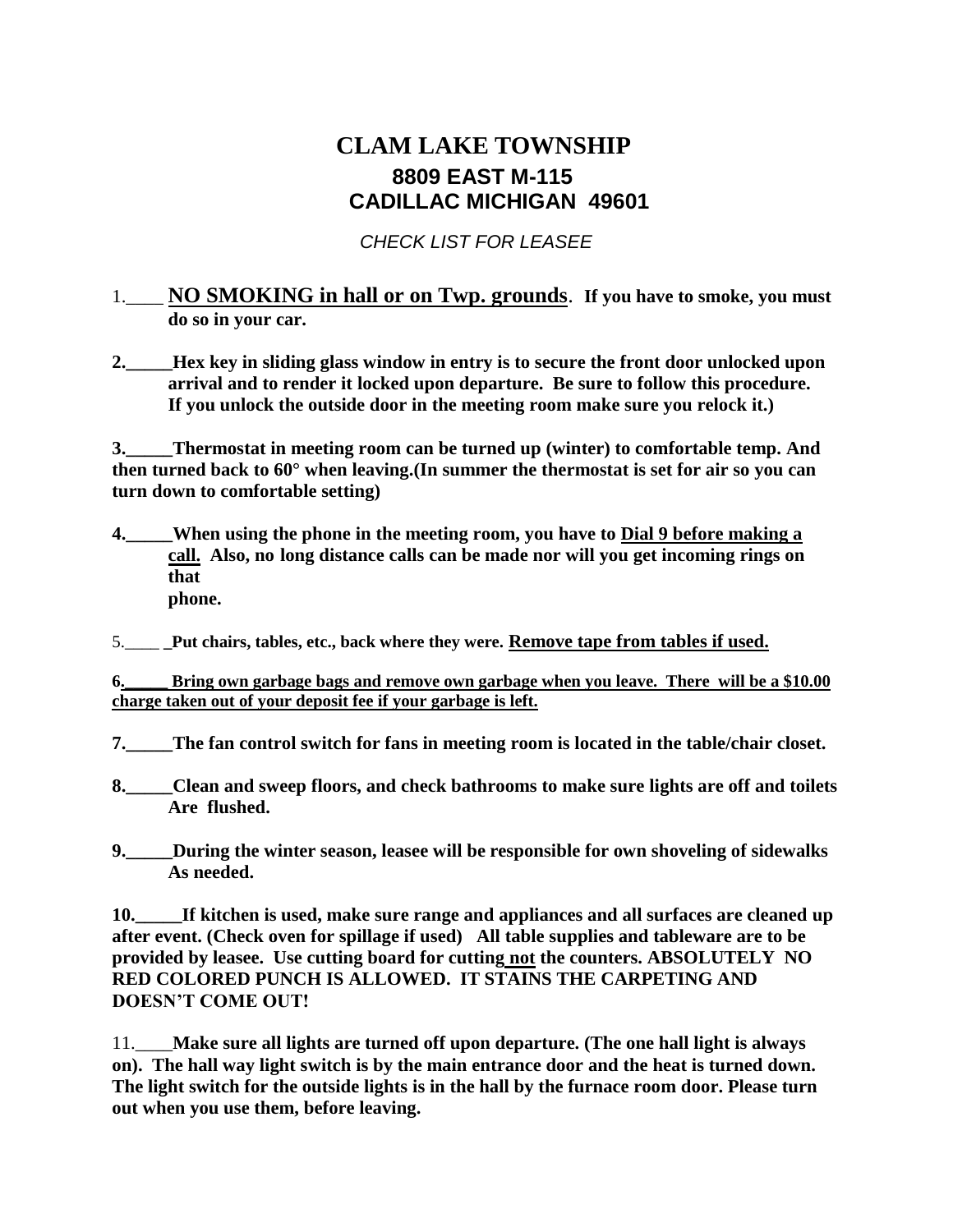## **CLAM LAKE TOWNSHIP HALL 8809 E. M-115 CADILLAC MI 49601 LEASE AGREEMENT FOR CLAM LAKE TOWNSHIP RESIDENTS ONLY**

**THIS LEASE AGREEMENT** is made this day of 20, by and between the Township of Clam Lake, a municipal corporation, hereinafter designated "Lessor," and \_\_\_\_\_\_\_\_\_\_\_, hereinafter designated "Lessee". \_\_\_\_\_\_\_\_\_\_\_\_\_\_\_\_\_\_\_\_\_\_\_\_\_\_\_\_\_\_\_\_\_\_

shall be the responsible contact person for the Lessee.

The Clerk or Supervisor shall represent the township and be responsible to sign the lease, collect rent and deposits in advance, and give out the key. Further, they shall be responsible to follow up with Leasee after the event within 24 hours to collect the key, inspect the facility for proper cleanup and possible damage, and refund the deposit as applicable. Keys are not to be duplicated by the Lessee. The clerk/supervisor shall report to the Board each month concerning township hall rentals for the preceding month and shall advise the board of upcoming leases. The clerk/supervisor shall also maintain a township hall rental calendar at the township hall.

#### WITNESSETH:

In consideration of the covenants and conditions hereinafter contained, it is hereby Agreed by and between the parties hereto as follows:

1. The Lessor hereby lets and leases unto the Lessee, the assembly room and associated facilities at the **Clam Lake Township Hall** located at **8809 East M-115, Cadillac, Michigan, 49601** and/or other premises described as:

2. The term of this lease shall begin on the  $\_\_\_\_$  day of  $\_\_\_\_$ , 20, from  $\_\_\_$ (A.M./P.M.) to  $(A.M./P.M.)$  or such other times as described herein:\_\_\_\_\_\_\_\_\_\_\_\_\_\_\_\_\_\_\_\_\_\_\_\_\_\_\_\_\_\_\_\_\_\_\_\_\_\_\_\_\_\_\_\_\_\_\_\_\_\_\_\_\_\_\_\_\_\_\_\_\_\_\_\_.

3. Said premises may be used for a meeting and/or and for no other purpose, without the written consent of the Lessor. Any activity that increases risks such as overloading the meeting room with people beyond capacity, overloading electrical circuits with equipment, permitting intoxicated persons on Twp. premises, is not acceptable.

4. The Lessee shall pay, in advance, a security deposit as listed in 5 below. This deposit shall be a separate check retained **to assure proper clean up of the facility immediately after the event**, and to help offset any damages incurred as a result of this lease. **Cleanup must occur immediately after this event and trash removed**, unless otherwise stipulated in this agreement. Refund of security deposit will be made **if in the opinion of the Lessor, satisfactory cleanup has been made, and if there are no damages.** Any damages to the facility or equipment will be reimbursed in full by Lessee to the Lessor immediately after event.

5. The Lessee shall pay, in advance, **two separate checks** for rent and deposit, **made out to Clam Lake Township**, the sums listed below depending on group size, to help defray the cost of maintenance, utilities and upkeep of said premises:

a. Group size **0-25** , Rental Amt. **\$35.00**, Deposit Amt. **\$35.00,** Total Amt. **\$70.00** b. Group size **26-50**, Rental Amt. **\$85.00** , Deposit Amt. **\$85.00**, Total Amt. **\$170.00**